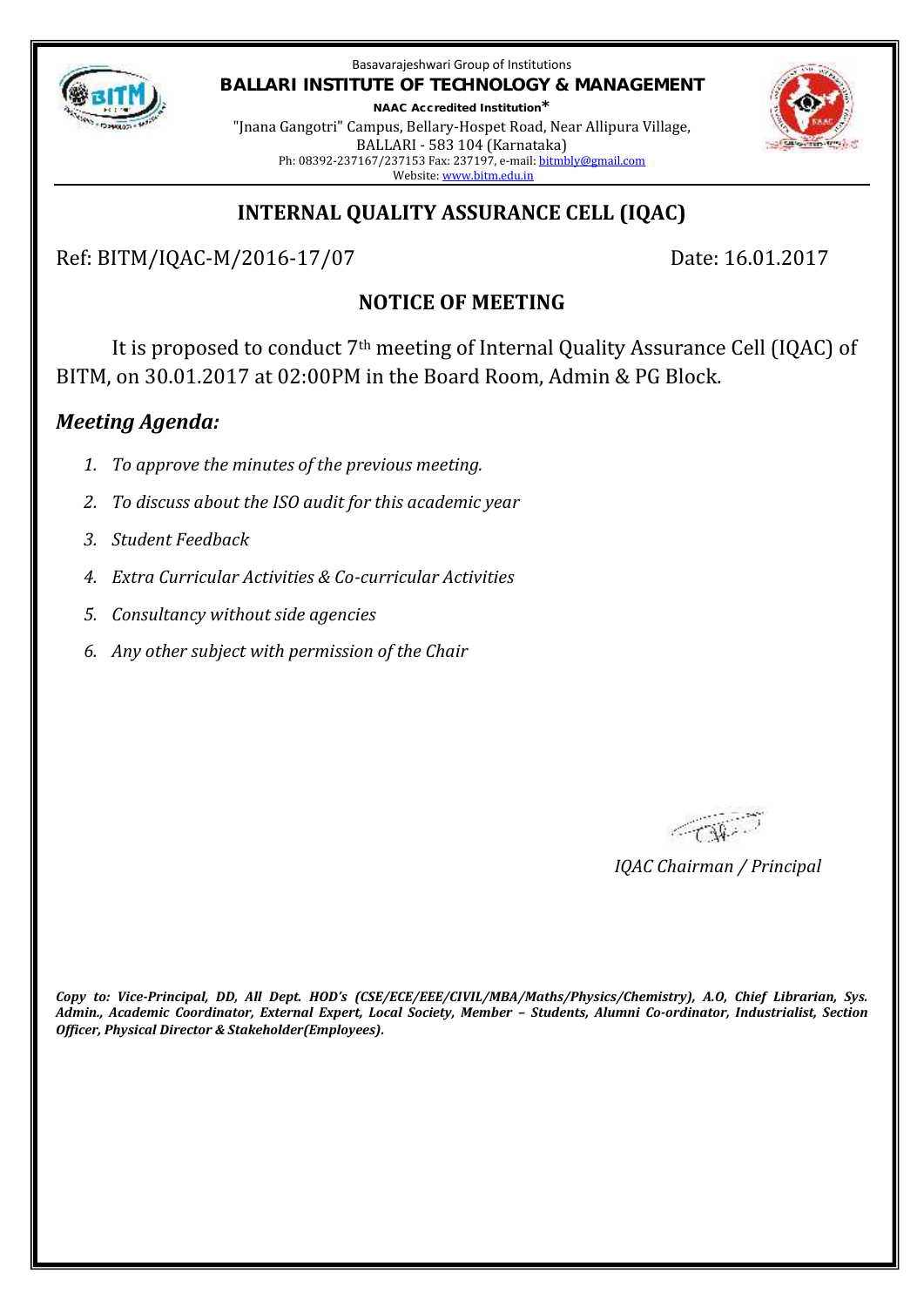

#### Basavarajeshwari Group of Institutions **BALLARI INSTITUTE OF TECHNOLOGY & MANAGEMENT NAAC Accredited Institution\*** "Jnana Gangotri" Campus, Bellary-Hospet Road, Near Allipura Village, BALLARI - 583 104 (Karnataka) Ph: 08392-237167/237153 Fax: 237197, e-mail: bitmbly@gmail.com



### **Proceedings of the 7th Internal Quality Assurance Cell(IQAC) committee meeting held on 30.01.2017 at 02:00PM in the Board Room, Admin & PG Block, @ BITM – Ballari**

### **Members Present:**

| S.No             | Name                                                   | Designation             |
|------------------|--------------------------------------------------------|-------------------------|
| $\mathbf{1}$     | Dr. V. C. Patil - Principal                            | Chairman                |
| $\overline{2}$   | Prof. Prithviraj. Y. J - Deputy Director               | <b>Managing Trustee</b> |
| 3                | Dr. R. N. Kulkarni - HOD-CSE                           | Member                  |
| $\overline{4}$   | Dr. U. Eranna - HOD-ECE                                | Member                  |
| 5                | Dr. B. S. Khened - HOD-EEE                             | Member                  |
| 6                | Dr. Yadavalli Basavaraj - HOD-ME                       | Member                  |
| $\overline{1}$   | Dr. K. S. R. Sridhar - Vice-Principal, HOD-Mathematics | Member                  |
| 8                | Dr. T. Machappa - HOD-Physics                          | Member                  |
| 9                | Dr. Suresh - HOD-Chemistry                             | Member                  |
| 10               | Dr. H. Mahabaleswara - HOD-Civil                       | Member                  |
| 11               | Dr. G. P. Dinesh - DEAN - MBA                          | Member                  |
| 12               | Mr. P. Amareshayya - Administrative Officer            | Member                  |
| 13               | Mr. Anand Krishna Murthy - System Admin.               | Member                  |
| 14               | Prof. Phani Ram Prasad - Academic Co-ordinator         | Member                  |
| 15               | Dr. Mohan Kumar - Member                               | <b>External Expert</b>  |
| 16               | Prof. K. H. Harikumar - Member                         | <b>Local Society</b>    |
| 17               | Mr. L. Raghunath - Section Officer                     | Member                  |
| 18               | Mr. Ashok Bhupal - Physical Director                   | Member                  |
| 19               | Mr. Badrinath Deshpande - Stakeholder                  | Member                  |
| 20               | Mr. Mallikarjuna A - Co-ordinator                      | Alumni                  |
| 21               | Ms. Harika - Student                                   | Member                  |
| 22               | Mr. Tanveer Ahmed - Student                            | Member                  |
| 23               | Dr. N. Gururaj - Coordinator                           | <b>Member Secretary</b> |
| Leave of Absence |                                                        |                         |
| 1                | Mr. Nagesh - Industrialist                             | Member                  |
| $\overline{2}$   | Mr. Jaffar Basha - Chief Librarian                     | Member                  |

Following discussion were made in the meeting:

# *1. To approve the minutes of the previous meeting.*

Members unanimously read and approved minutes of the previous meeting

# *2. To discuss about the ISO audit for this academic year*

The ISO Coordinator presented the audit report to the committee. He has informed the committee that no NC was raised in any departments. Next audit will be planned in the month of April-2017

# *3. Student Feedback*

Mr. Phaniram Prasad, Academic coordinator has given the feedback of the odd semester. Staff will be appreciated from the management for good CGPA in feedback.

HOD will interact with the staff having low CGPA and gave suggestions to improve his CGPA in next feedback. Members satisfied with the feedback system of the institution.